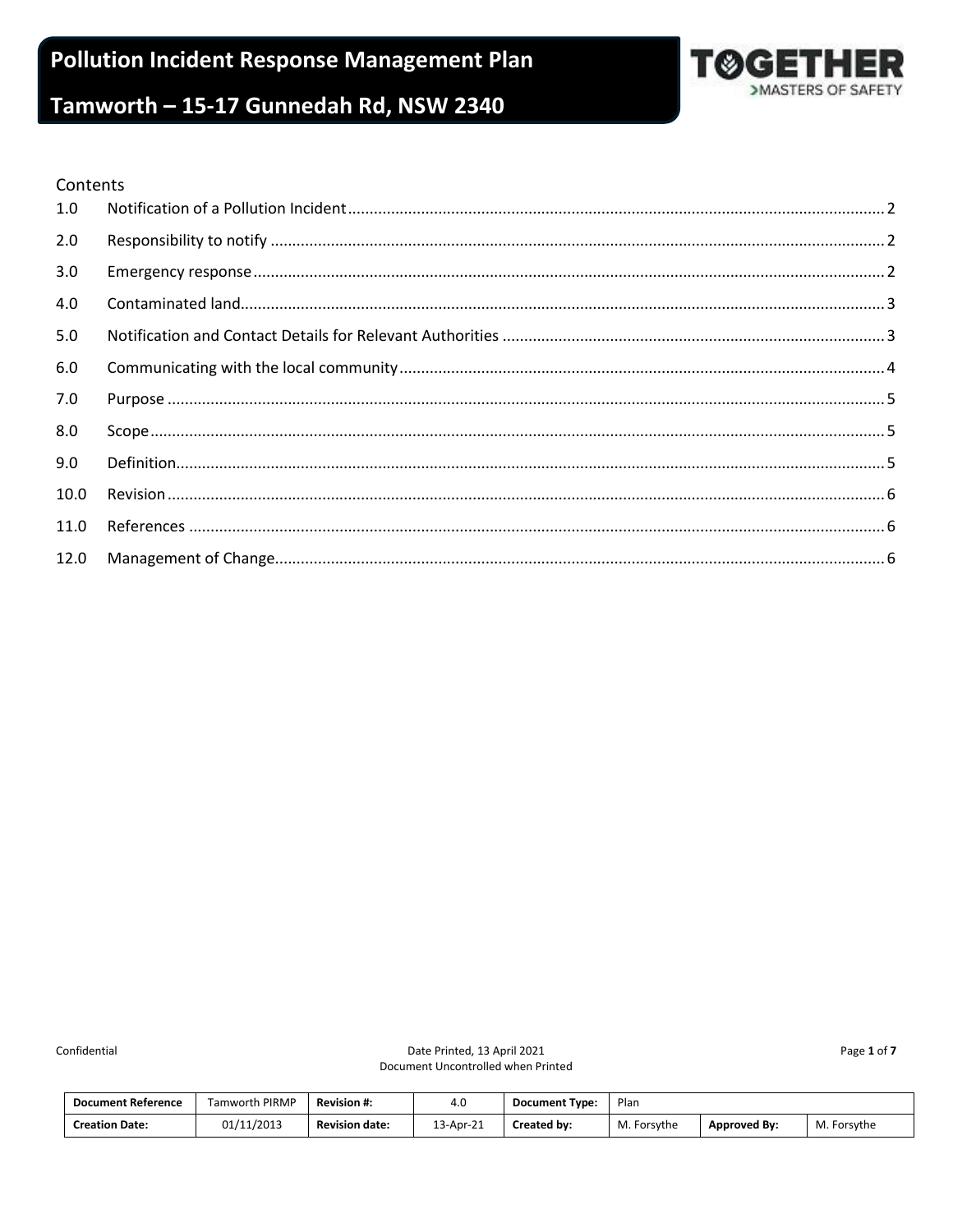

### <span id="page-1-0"></span>**1.0 Notification of a Pollution Incident**

A pollution incident is required to be immediately notified if there is a risk of 'material harm to the environment', defined under section 147 of the POEO Act as:

- 1. harm to the environment is material if:
	- a. it involves actual or potential harm to the health or safety of human beings or to ecosystems that is not trivial, or
	- b. it results in actual or potential loss or property damage or an amount, or amounts in aggregate, exceeding \$10,000 (or such other amount as is prescribed by the regulations), and
- 2. loss includes the reasonable costs and expenses that would be incurred in taking all reasonable and practicable measures to prevent, mitigate or make good harm to the environment.

### <span id="page-1-1"></span>**2.0 Responsibility to notify**

Under Section 148 of the POEO Act, the following people have a duty to notify a pollution incident occurring in the course of an activity that causes or threatens material harm to the environment:

- 1. The person carrying on the activity;
- 2. An employee or agent carrying on the activity;
- 3. An employer carrying on the activity;
- 4. The occupier of the premises where the incident occurs.

Once determined that the incident causes or threatens material harm to the environment, notification must be given immediately, i.e. promptly, and without delay, after the person becomes aware of the incident.

#### <span id="page-1-2"></span>**3.0 Emergency response**

If a pollution incident occurs, all necessary action should be taken to minimise the size and any adverse effects of the release. If the incident presents an immediate threat to human health or property, Fire and Rescue NSW, the NSW Police and the NSW Ambulance Service should be contacted first for emergency assistance (phone 000). The other response agencies (Environment Protection Authority (EPA), NSW Health, WorkCover NSW and the local council) must still be contacted as soon as practicable after that to satisfy notification obligations. The detailed procedure is covered in section 6.5 of this PIRMP.

| <b>Document Reference</b> | i PIRMP<br>Tamworth, | <b>Revision #:</b>    | 4.0       | <b>Document Type:</b> | Plan        |                     |                  |
|---------------------------|----------------------|-----------------------|-----------|-----------------------|-------------|---------------------|------------------|
| <b>Creation Date:</b>     | 01/11/2013           | <b>Revision date:</b> | 13-Apr-21 | Created by:           | M. Forsythe | <b>Approved By:</b> | М.<br>. Forsvthe |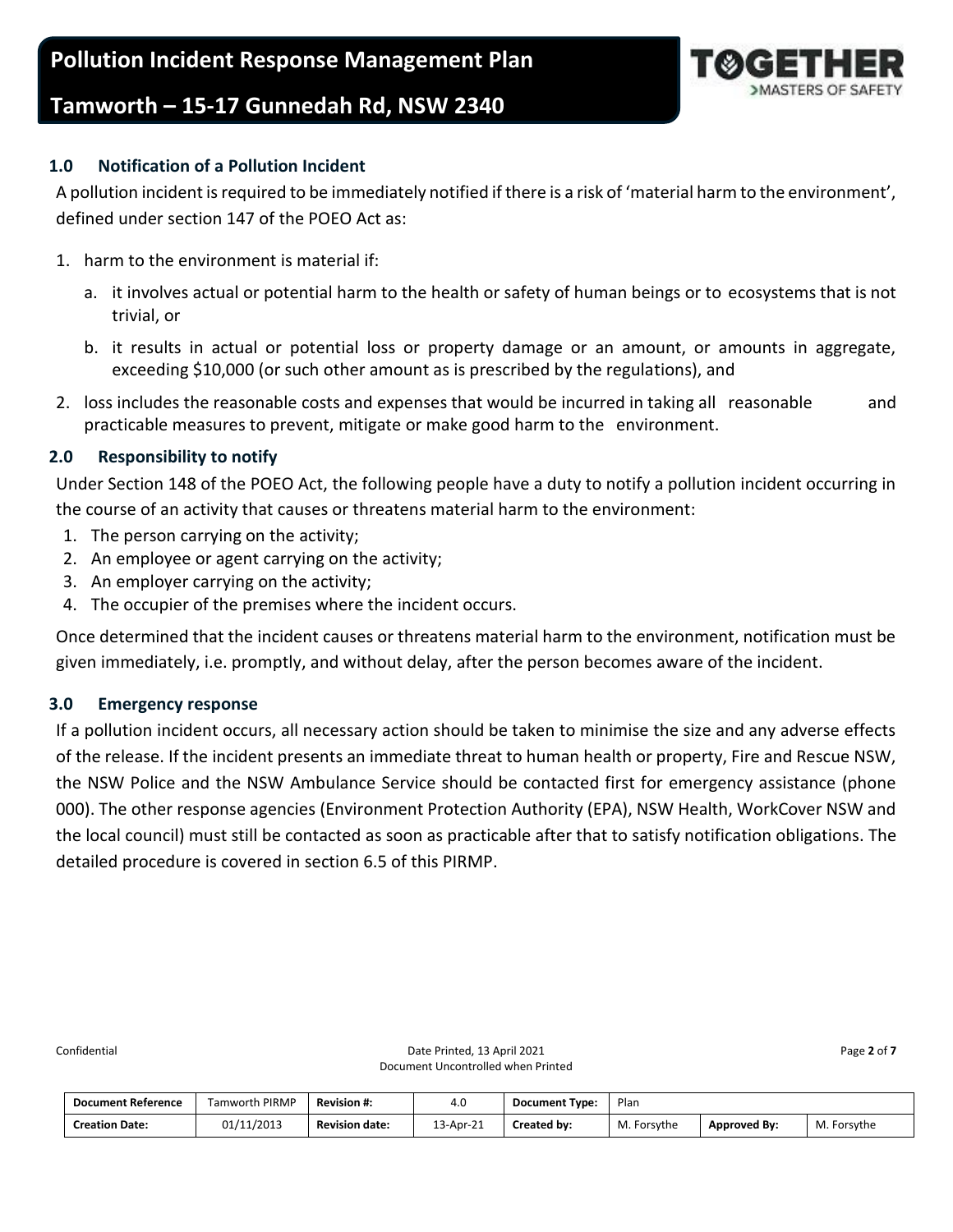#### <span id="page-2-0"></span>**4.0 Contaminated land**

Persons whose activities have contaminated land and owners of land who become aware, or ought reasonably to be aware, that the land has been contaminated must notify the EPA as soon as practicable after becoming aware of the contamination, if the contamination meets certain criteria. The duty to notify is a requirement under section 60 of the Contaminated Land Management Act 1997 (CLM Act).

### <span id="page-2-1"></span>**5.0 Notification and Contact Details for Relevant Authorities**

In response to requirements under changes to 5.7 of the POEO Act regarding pollution incident notification, the following specific information and contact details are provided for Boortmalt in the event of an environmental incident.

If an environmental incident is determined to have caused or threatened material harm to the environment at the Boortmalt site, the following relevant authorities must be contacted immediately, in alignment with internal notification and escalation procedures, in the order detailed below:

| Order                   | <b>Authority</b>                                            | <b>Phone</b>   |
|-------------------------|-------------------------------------------------------------|----------------|
|                         | If immediate threat to property or to human health:         |                |
|                         | <b>Call 000</b>                                             | 000            |
| $\overline{2}$          | <b>Environment Protection Authority - Pollution Hotline</b> | 131 555        |
| $\overline{\mathbf{3}}$ | <b>NSW Ministry of Health</b>                               | (02) 9391 9000 |
| $\overline{a}$          | <b>Work Cover Authority</b>                                 | 131050         |
| 5                       | <b>Tamworth Regional Council</b>                            | 02 6767 5555   |
|                         | If 000 has not already been called:                         | 1300 729 579   |
| 6                       | <b>Fire &amp; Rescue NSW Report Hotline</b>                 |                |

Complying with these notification requirements does not remove the need to comply with any other obligations for incident notification, for example, those that apply under other environment protection legislation or legislation administered by WorkCover NSW.

| <b>Document Reference</b> | <b>Tamworth PIRMP</b> | Revision #:           | 4.0       | <b>Document Type:</b> | Plan            |                     |                |
|---------------------------|-----------------------|-----------------------|-----------|-----------------------|-----------------|---------------------|----------------|
| <b>Creation Date:</b>     | 01/11/2013            | <b>Revision date:</b> | 13-Apr-21 | Created by:           | M.F<br>Forsythe | <b>Approved By:</b> | М.<br>Forsythe |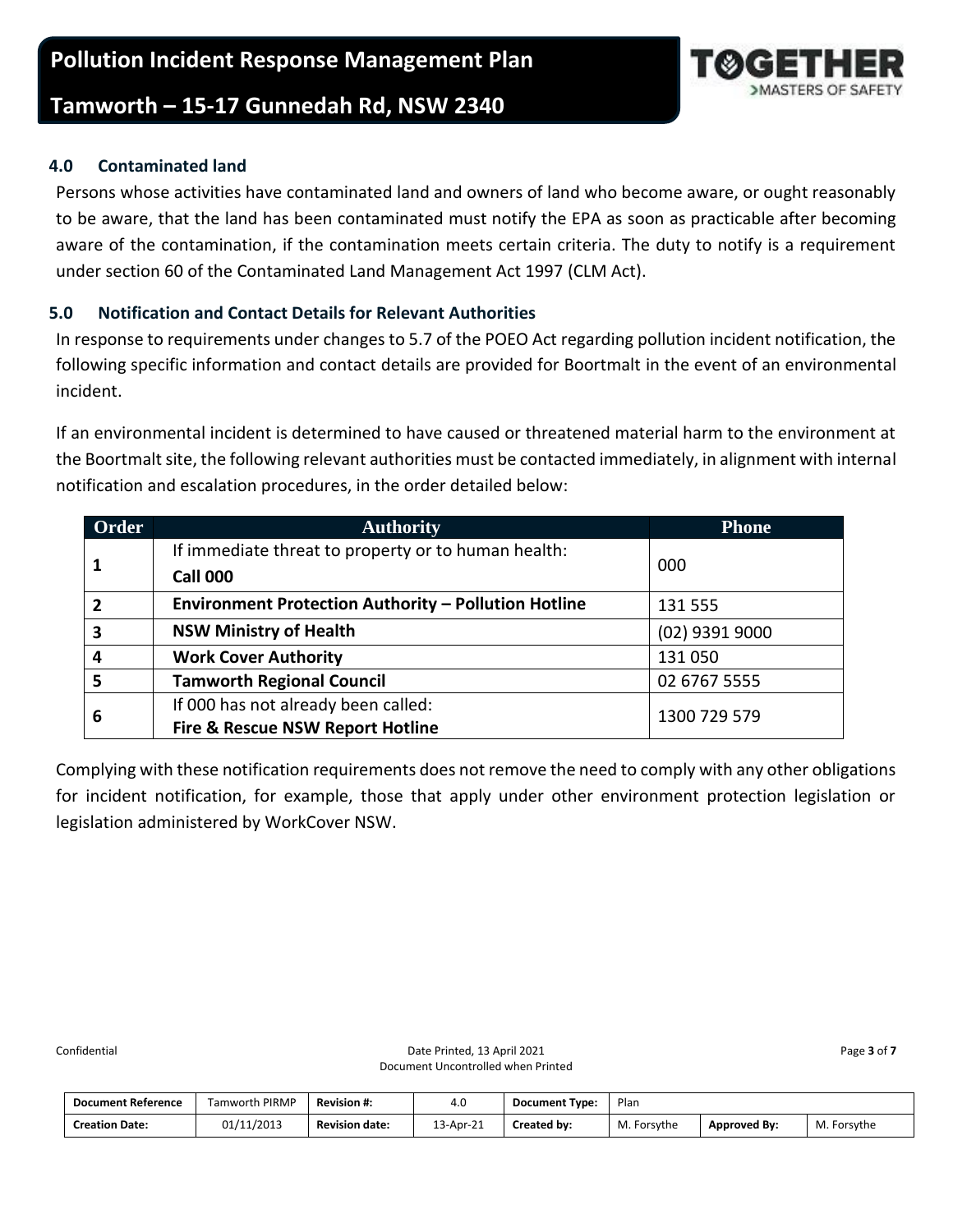#### <span id="page-3-0"></span>**6.0 Communicating with the local community**

Communication and updates regarding pollution incidents will be undertaken in accordance with existing emergency response procedure, dependent upon the nature and scale of an incident.

- 1. Immediate neighbours
- 2. In the event of a notifiable pollution incident, and dependent upon nature and scale, immediate neighbouring properties will be contacted under the direction of Emergency Services with immediate response information.

Contact details

Boortmalt Tamworth's contact details are.

15-17 Gunnedah Rd Tamworth NSW 2340

Phone: 0437 436 230

| <b>Document Reference</b> | <b>Famworth PIRMP</b> | <b>Revision #:</b>    | 4.0       | <b>Document Type:</b> | Plan            |                     |                |
|---------------------------|-----------------------|-----------------------|-----------|-----------------------|-----------------|---------------------|----------------|
| <b>Creation Date:</b>     | /11/2013<br>01.<br>୰୷ | <b>Revision date:</b> | 13-Apr-21 | Created by:           | M.F<br>Forsythe | <b>Approved By:</b> | M.<br>Forsythe |

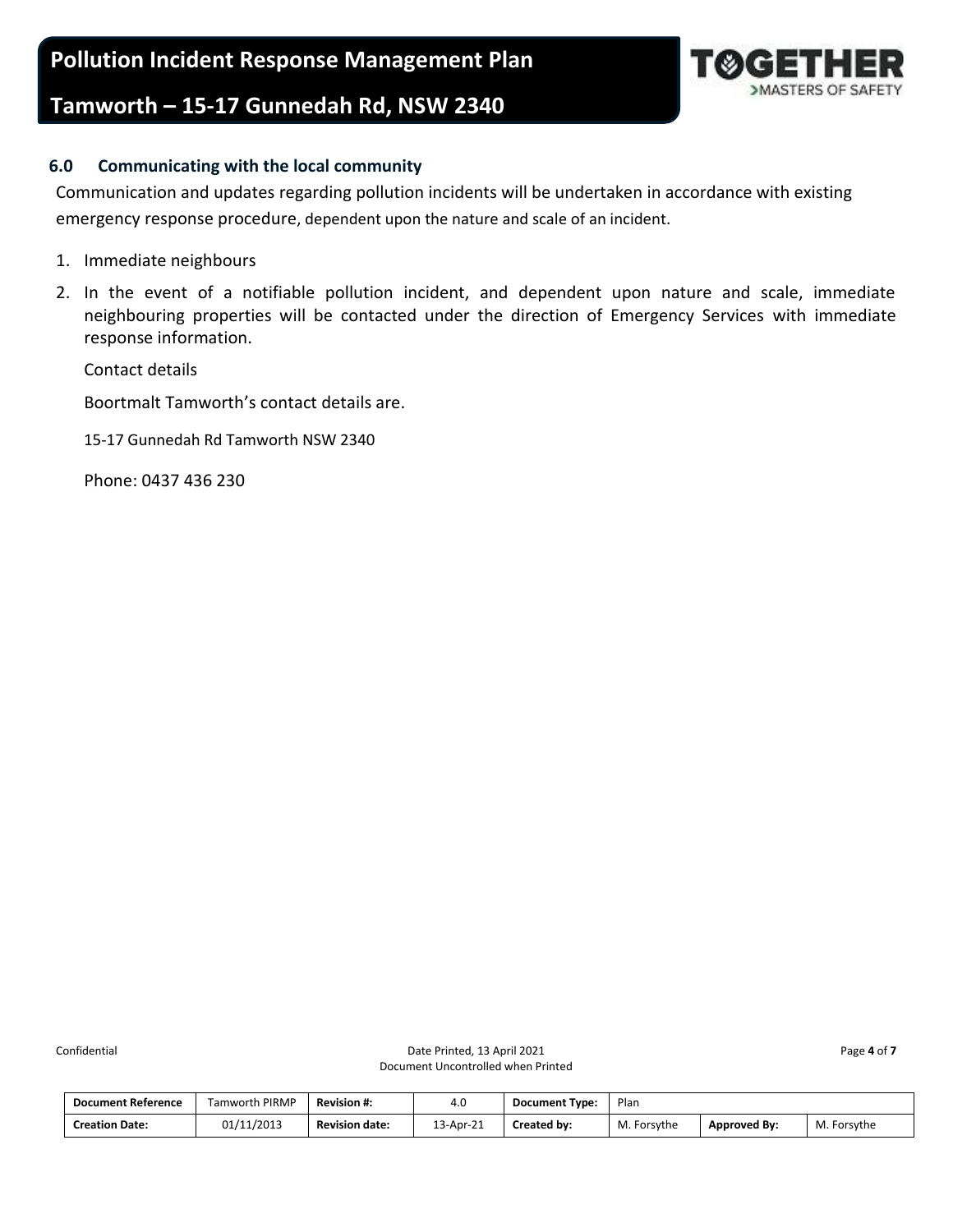# **Pollution Incident Response Management Plan**

### **Tamworth – 15-17 Gunnedah Rd, NSW 2340**

### <span id="page-4-0"></span>**7.0 Purpose**

The purpose of this Pollution Incident Response Management Plan (PIRMP) is to provide the requirements to satisfy the obligations under the *Protection of the Environment Operations Act 1997* (POEO Act) and associated *Protection of the Environment Legislation Amendment Act 2011* (POELA Act) for licensed facilities.

Under Boortmalt Crisis Communications Management Plan, detailed emergency response procedures are already in place for the management of incidents, across Boortmalt operational sites. Under the provisions of Part 3A 98B(2) of the *Protection of the Environment Operations (General) Amendment (Pollution Incident Response Management Plans) Regulation 2012*, to allow for the integration of requirements into existing plans in respect to pollution incident response, requirements under POEO legislation have been integrated into these existing plans where appropriate.

This document has been created as a reference to existing corporate and site emergency response plans. It also details additional supplementary site-specific information as required under the POEO legislation, in respect to the relevant Environment Protection Licence (EPL) holder.

#### <span id="page-4-1"></span>**8.0 Scope**

This PIRMP covers Boortmalt (Minto) Malt Plant. This plan applies to all activities, products and services on the site over which Boortmalt has operational control.

| Term                      | <b>Description</b>                                                                                                                                                                                                                                                                                                                                                                                                                                                                |
|---------------------------|-----------------------------------------------------------------------------------------------------------------------------------------------------------------------------------------------------------------------------------------------------------------------------------------------------------------------------------------------------------------------------------------------------------------------------------------------------------------------------------|
| Environmental hazard      | is a term for any situation or state of events which poses a threat to the<br>surrounding environment.                                                                                                                                                                                                                                                                                                                                                                            |
| <b>EPA</b>                | Environment Protection Authority - regulatory agency                                                                                                                                                                                                                                                                                                                                                                                                                              |
|                           | The definition of a pollution incident (as defined by Protection of the<br>Environment Operations Act 1997 Dictionary) is:                                                                                                                                                                                                                                                                                                                                                        |
| <b>Pollution Incident</b> | 'an incident or set of circumstances during or as a consequence of which there<br>is likely to be a leak, spill or other escape or deposit of a substance, as a result<br>of which pollution has occurred, is occurring or is likely to occur. It includes an<br>incident or set of circumstances in which a substance has been placed or<br>disposed of on a premises, but it does not include an incident or set of<br>circumstances involving only the emission of any noise'. |

#### <span id="page-4-2"></span>**9.0 Definition**

| <b>Document Reference</b> | Tamworth PIRMP | <b>Revision #:</b>    | 4.0       | <b>Document Type:</b> | Plan        |                     |             |
|---------------------------|----------------|-----------------------|-----------|-----------------------|-------------|---------------------|-------------|
| <b>Creation Date:</b>     | 01/11/2013     | <b>Revision date:</b> | 13-Apr-21 | Created by:           | M. Forsythe | <b>Approved By:</b> | M. Forsythe |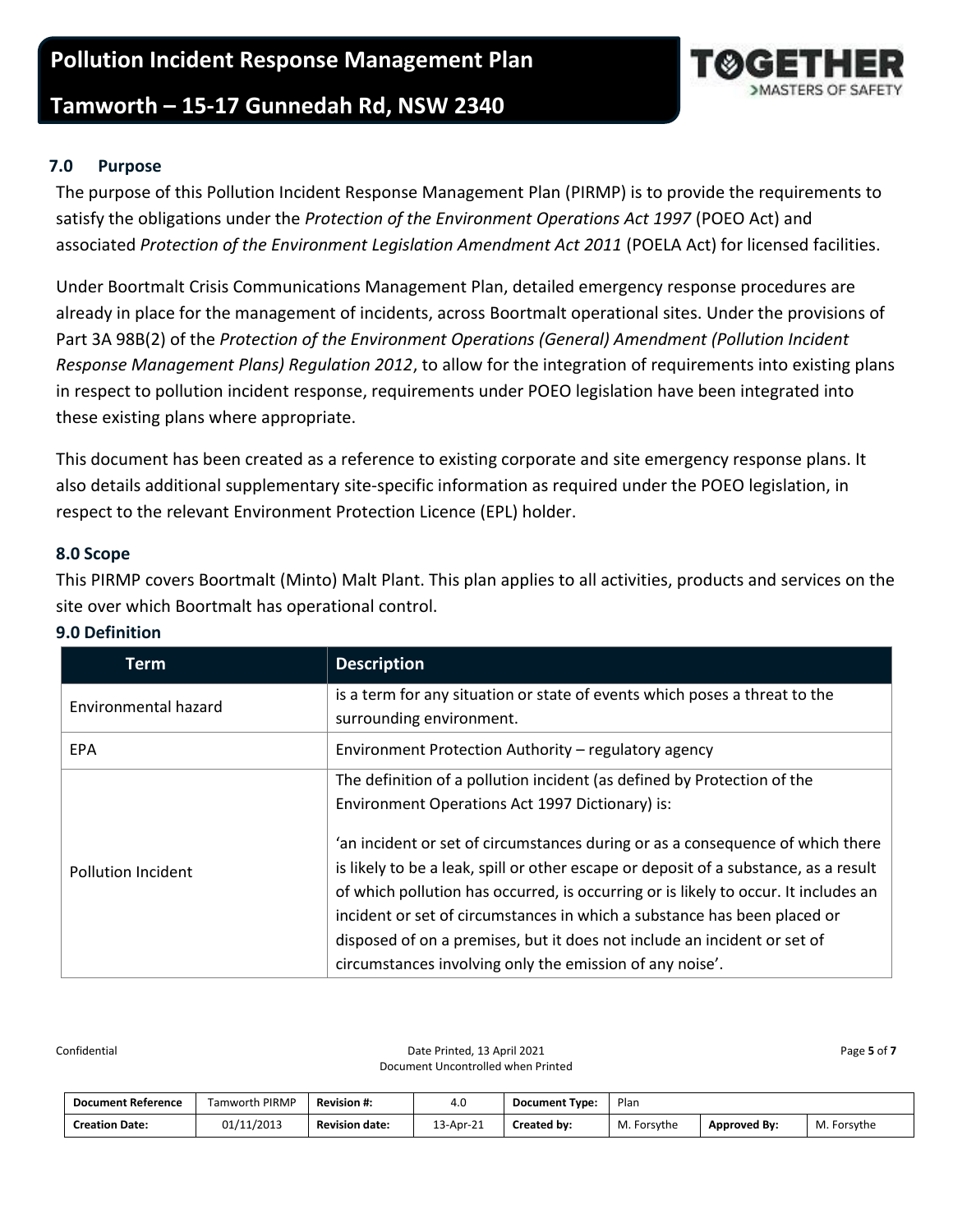

#### <span id="page-5-0"></span>**10.0 Revision**

This document is required to be reviewed as a minimum:

- 1. Annually, or:
- 2. In the event of an injury or near miss incident
- 3. As a result of a legislative or corporate change
- 4. As a result of an audit finding

#### <span id="page-5-1"></span>**11.0 References**

| <b>Region</b> | <b>Document</b>                                                          |
|---------------|--------------------------------------------------------------------------|
|               | Part 5.7A of the Protection of the Environment Operations Act 1997 (POEO |
|               | Act)                                                                     |
|               | Part 5.7A of the Protection of the Environment Legislation Amendment Act |
| Australia     | 2011 (POELA Act)                                                         |
|               | The Protection of the Environment Operations (General) Amendment         |
|               | (Pollution Incident Response Management Plans) Regulation 2012           |
|               | Environment Protection Licence (EPL)                                     |

#### <span id="page-5-2"></span>**12.0 Management of Change**

| <b>Revision #</b> | <b>Date</b> | <b>Description of Change</b>                                                                                                                                                                                                                                                                                                                                                                                                                            |
|-------------------|-------------|---------------------------------------------------------------------------------------------------------------------------------------------------------------------------------------------------------------------------------------------------------------------------------------------------------------------------------------------------------------------------------------------------------------------------------------------------------|
| 1.0               |             | New document introduced                                                                                                                                                                                                                                                                                                                                                                                                                                 |
| 2.0               |             |                                                                                                                                                                                                                                                                                                                                                                                                                                                         |
| 3.0               |             |                                                                                                                                                                                                                                                                                                                                                                                                                                                         |
| 4.0               |             |                                                                                                                                                                                                                                                                                                                                                                                                                                                         |
| 5.0               |             |                                                                                                                                                                                                                                                                                                                                                                                                                                                         |
| 6.0               | 27/05/2019  |                                                                                                                                                                                                                                                                                                                                                                                                                                                         |
| 7.0               | 14/11/2019  | <b>Replaced Cargill with Boortmalt</b><br>1. Notification<br>- removed - What must be notified<br>13. Communicating with the local community<br>- removed Communication<br>6. Communicating with the local community<br>- removed - Additionally Cargill operates a service centre where feedback or<br>complaints can be lodged; the contact details are available on<br>www.cargill.com.au including a phone number and an online email notification. |

Confidential Page 6 of **7** Date Printed, 13 April 2021 **Page 6** of **7** Date Printed, 13 April 2021 Document Uncontrolled when Printed

| <b>Document Reference</b> | <b>Famworth PIRMP</b> | <b>Revision #:</b>    | 4.U       | <b>Document Type:</b> | Plan        |                     |             |
|---------------------------|-----------------------|-----------------------|-----------|-----------------------|-------------|---------------------|-------------|
| <b>Creation Date:</b>     | /11/2013<br>01,       | <b>Revision date:</b> | 13-Apr-21 | <b>Created by:</b>    | M. Forsythe | <b>Approved By:</b> | M. Forsythe |